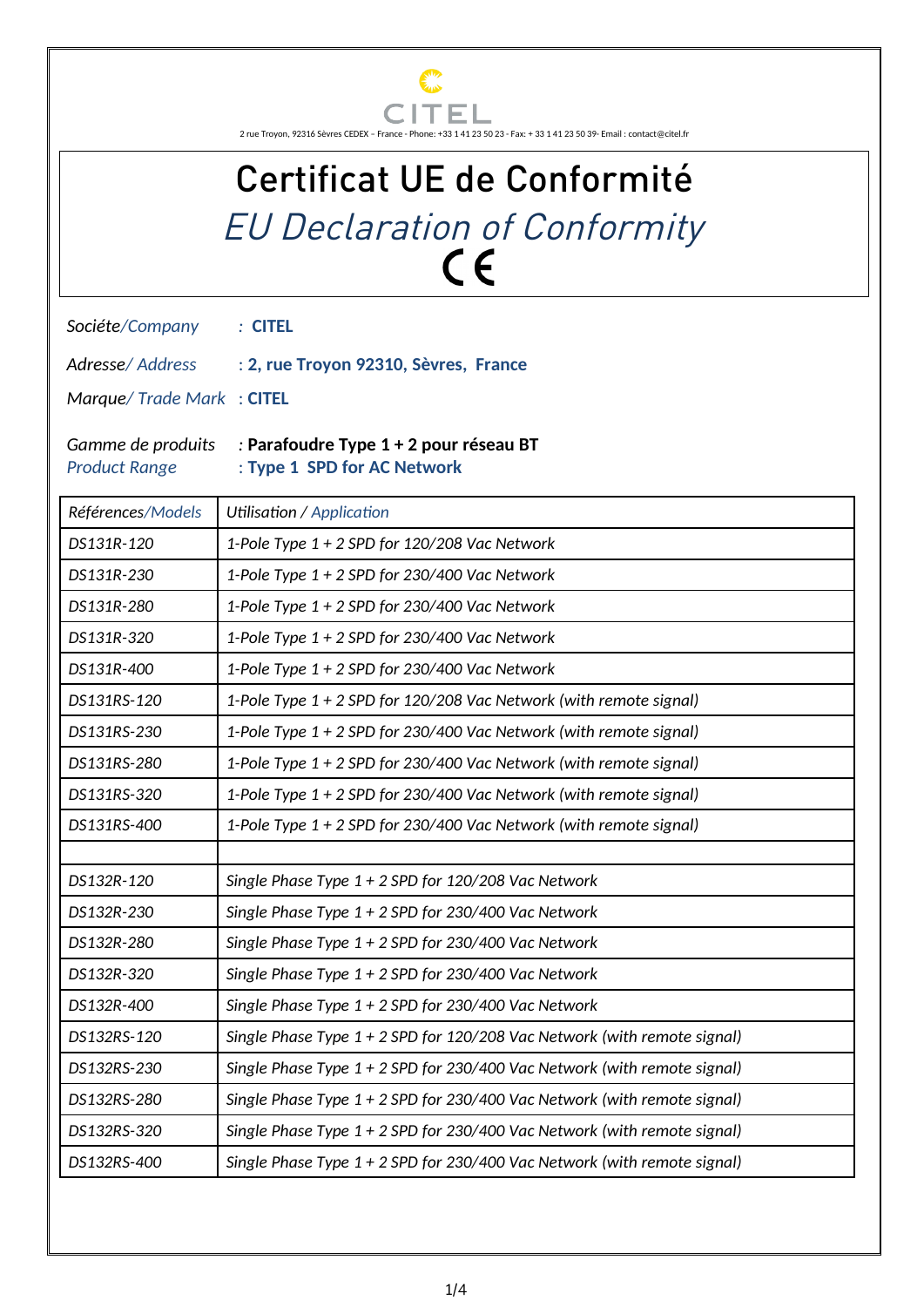| DS132R-120/G  | Single Phase Type 1 + 2 SPD for 120/208 Vac Network                        |  |
|---------------|----------------------------------------------------------------------------|--|
| DS132R-230/G  | Single Phase Type $1 + 2$ SPD for 230/400 Vac Network                      |  |
| DS132R-280/G  | Single Phase Type $1 + 2$ SPD for 230/400 Vac Network                      |  |
| DS132R-320/G  | Single Phase Type 1 + 2 SPD for 230/400 Vac Network                        |  |
| DS132R-400/G  | Single Phase Type 1 + 2 SPD for 230/400 Vac Network                        |  |
| DS132RS-120/G | Single Phase Type 1 + 2 SPD for 120/208 Vac Network (with remote signal)   |  |
| DS132RS-230/G | Single Phase Type $1 + 2$ SPD for 230/400 Vac Network (with remote signal  |  |
| DS132RS-280/G | Single Phase Type $1 + 2$ SPD for 230/400 Vac Network (with remote signal) |  |
| DS132RS-320/G | Single Phase Type 1 + 2 SPD for 230/400 Vac Network (with remote signal)   |  |
| DS132RS-400/G | Single Phase Type $1 + 2$ SPD for 230/400 Vac Network (with remote signal) |  |
| DS133R-120    | 3-phase Type 1 + 2 SPD for 120/208 Vac Network                             |  |
| DS133R-230    | 3-phase Type 1 + 2 SPD for 230/400 Vac Network                             |  |
| DS133R-280    | 3-phase Type 1 + 2 SPD for 230/400 Vac Network                             |  |
| DS133R-400    | 3-phase Type 1 + 2 SPD for 230/400 Vac Network                             |  |
| DS133RS-120   | 3-phase Type 1 + 2 SPD for 120/208 Vac Network (with remote signal)        |  |
| DS133RS-230   | 3-phase Type 1 + 2 SPD for 230/400 Vac Network (with remote signal)        |  |
| DS133RS-280   | 3-phase Type 1 + 2 SPD for 230/400 Vac Network (with remote signal)        |  |
| DS133RS-400   | 3-phase Type 1 + 2 SPD for 230/400 Vac Network (with remote signal)        |  |
|               |                                                                            |  |
| DS134R-120    | 3-phase + N Type $1 + 2$ SPD for 120/208 Vac Network                       |  |
| DS134R-230    | 3-phase + N Type $1 + 2$ SPD for 230/400 Vac Network                       |  |
| DS134R-280    | 3-phase + N Type 1 + 2 SPD for 230/400 Vac Network                         |  |
| DS134R-320    | 3-phase + N Type $1 + 2$ SPD for 230/400 Vac Network                       |  |
| DS134R-400    | 3-phase + N Type $1 + 2$ SPD for 230/400 Vac Network                       |  |
| DS134RS-120   | 3-phase + N Type 1 + 2 SPD for 120/208 Vac Network (with remote signal)    |  |
| DS134RS-230   | 3-phase + N Type 1 + 2 SPD for 230/400 Vac Network (with remote signal)    |  |
| DS134RS-280   | 3-phase + N Type 1 + 2 SPD for 230/400 Vac Network (with remote signal)    |  |
| DS134RS-320   | 3-phase + N Type 1 + 2 SPD for 230/400 Vac Network (with remote signal)    |  |
| DS134RS-400   | 3-phase + N Type 1 + 2 SPD for 230/400 Vac Network (with remote signal)    |  |
| DS134R-120/G  | 3-phase + N Type $1 + 2$ SPD for 120/208 Vac Network                       |  |
| DS134R-230/G  | 3-phase + N Type $1 + 2$ SPD for 230/400 Vac Network                       |  |
| DS134R-280/G  | 3-phase + N Type $1 + 2$ SPD for 230/400 Vac Network                       |  |
| DS134R-320/G  | 3-phase + N Type 1 + 2 SPD for 230/400 Vac Network                         |  |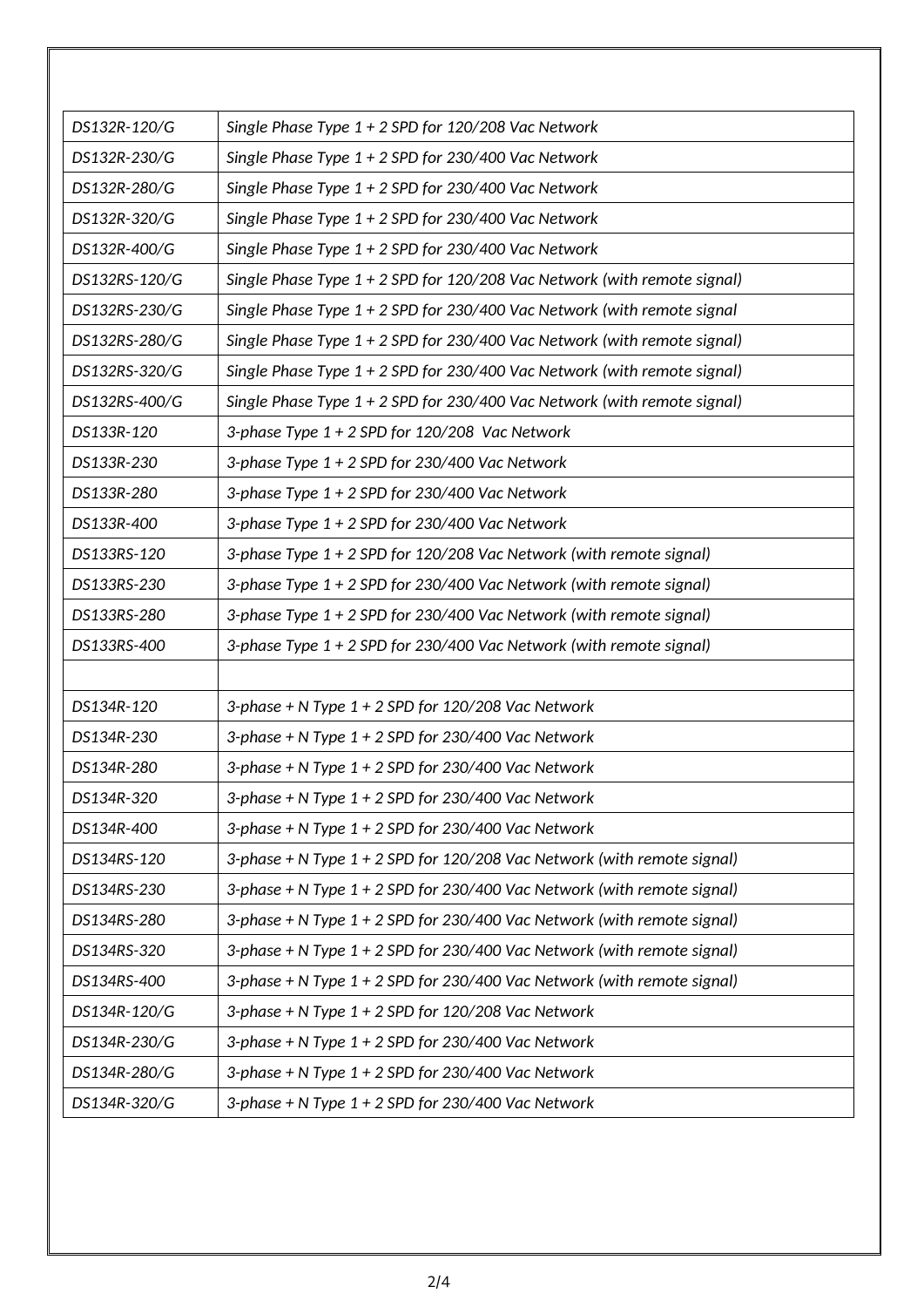| DS134RS-120/G | 3-phase + N Type 1 + 2 SPD for 120/208 Vac Network (with remote signal) |
|---------------|-------------------------------------------------------------------------|
| DS134RS-230/G | 3-phase + N Type 1 + 2 SPD for 230/400 Vac Network (with remote signal) |
| DS134RS-280/G | 3-phase + N Type 1 + 2 SPD for 230/400 Vac Network (with remote signal) |
| DS134RS-320/G | 3-phase + N Type 1 + 2 SPD for 230/400 Vac Network (with remote signal) |
| DS134RS-400/G | 3-phase + N Type 1 + 2 SPD for 230/400 Vac Network (with remote signal) |